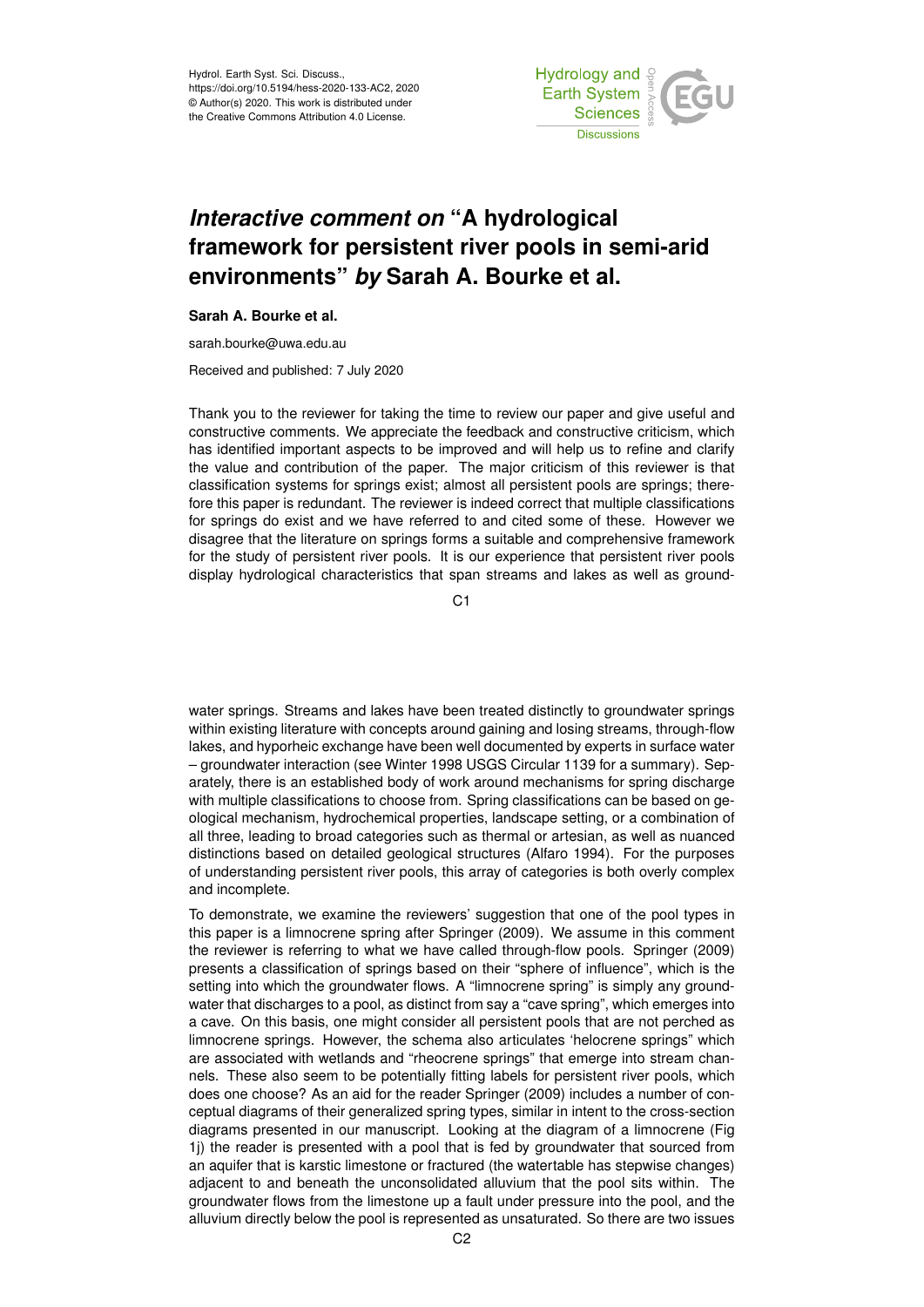with the using this category to describe our through-flow pools. Firstly, the diagram is hydraulically inaccurate; a low-permeability confining layer between the limestone and the pool would be required for the alluvium for the groundwater to be under sufficient pressure to maintain a pool while the alluvium remains unsaturated, but no such layer is shown. Secondly, this diagram does not represent the hydraulic characteristics of through-flow pools, which are windows into the water level in the saturated zone within the modern creek channel. If the alluvium were not saturated to the level of the base of the pool then these types of pools would not exist. So the diagram is both inaccurate and inappropriate for the types of pools we have identified as through-flow pools.

A more appropriate conceptualization for the hydrology of the pools we have called through-flow pools, is that of through-flow lakes, which are widely documented within the literature on surface water – groundwater interactions (e.g. Fig 16C in Winter 1998). The hydrology of these lakes provides an excellent analogue for persistent river pools that are fed by water from within the alluvium of the river channel. Unlike spring categorizations (which focus geological controls and the point of groundwater outflow), the key features of this conceptualisation are that that 1) the surface water is connected to the underlying aquifer and represents a window to the water table and 2) that water enters the lakes (or pool) on the up-gradient side (the capture zone) and leaves the lake (or pool) on the down-gradient side (the release zone) (Townley and Trefry, 2000). The lake thus provides something of a "short circuit" for regional groundwater flow. The hydraulic mechanism is effectively identical to our through-flow pools; the pool is connected to a highly conductive saturated zone within the alluvium and the water level reflects the water table within the alluvium. Water within the alluvium is flowing in the down-gradient direction, but some portion of this subsurface water will use the pool as a kind of "short-circuit" to make its way downstream.

A comprehensive understanding of the hydrological attributes of persistent river pools, and the mechanisms that support them, therefore requires drawing on concepts from both surface water groundwater interactions, and spring hydrogeology. While numer-

C3

ous classifications of spring systems have been published, these are commonly complex classification systems with multiple types of springs (often ten or more) that are neither designed for, nor easily applied to persistent river pools in a useful manner. Furthermore, these classifications do not include the full suite of mechanisms supporting the persistence of river pools. Similarly, as this reviewer notes, the methods required to understand the hydrology of persistent river pools are drawn from multiple strands of the literature and are not routinely deployed in tandem during studies of flowing streams, permanent lakes or groundwater springs. As such, there is a need for a comprehensive framework specific to persistent river pools that is inclusive enough to incorporate the range of pools encountered, but also simple enough so as to be useful for hydrologists, ecologists and water managers alike. We believe that is what we have presented in this manuscript. This context has clearly not been clearly articulated sufficiently in the existing manuscript and we look forward to improving this aspect of the paper in a revised submission.

Having established the need for this paper, we readily accept that it would benefit from a more robust treatment of existing literature as recommended by all three commentators thus far. We believe that the generalized diagrams presented in the current manuscript are vital templates that provide the framework that others site-specific data can sit within (see also comments by Rau et al in support of these diagrams). However, we are willing and able to include more site-specific data in the revised manuscript as both reviewers have suggested. We do not propose to include full case studies of individual pools as this would make the manuscript too long, but we can certainly see the value of including water level data demonstrating perched conditions as opposed to a throughflow pool, for example.

Thanks again for taking the time to provide a constructive review, it is much appreciated and we look forward to updating the manuscript to address your concerns and criticisms.

References: